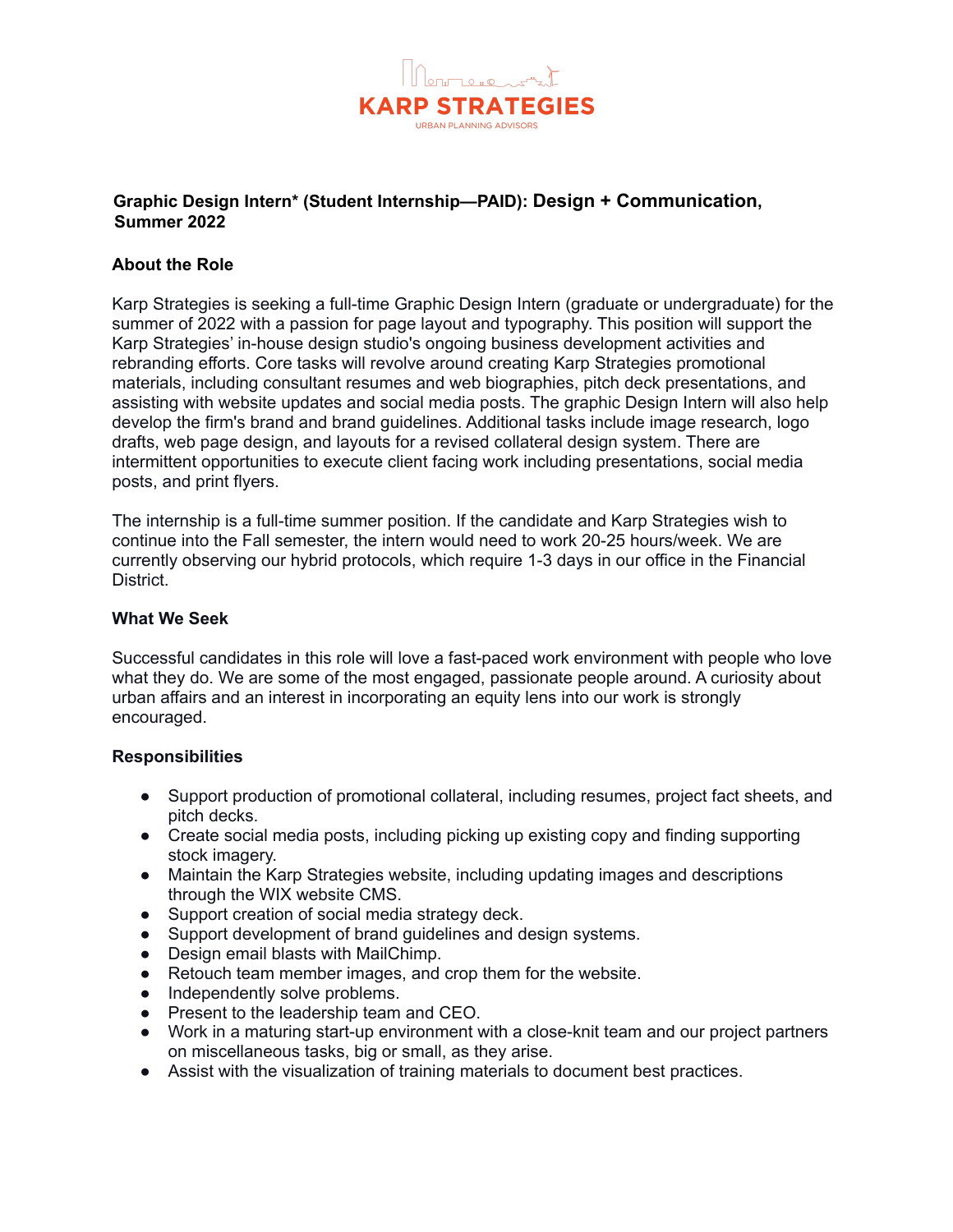### **Requirements**

- Proficiency in Adobe InDesign; this includes an understanding of paragraph styles, soft returns, and keyboard shortcuts.
- Strong Photoshop, Illustrator, and XD skills.
- Knowledge of typography and layout; this includes familiarity with document grid types, optimal leading, line length, and column widths for legibility.
- Two to three years of work experience in print and digital layout design or equivalent school training.
- Ability to follow directions and adhere to procedures such as file naming conventions.
- Familiarity with Trello, Google Drive, and Google Sheets is helpful but not required.
- Fluency in Spanish is helpful but not required.
- Writing proficiency is viewed favorably.
- Enrollment in a graduate or undergraduate program is required.

## *About Karp Strategies*

Karp Strategies is an urban planning strategy consulting firm that builds stronger communities and thriving cities. We partner with our cross-sector clients to identify their unique needs and provide tailored solutions. We take analysis to action to allow our clients to make better decisions and build stronger communities, economies, and cities. We deeply value our holistic analytic methods and maintain strong core values around equity, access, and community engagement when working on planning and development projects.

We work on projects around the country, with projects currently underway or starting across the NYC region and increasingly nationwide. Our team works at the sweet spot where data, people, and place intersect. We strive to understand what drives change in places and how people, businesses, and institutions exist and can thrive within that change. We value and celebrate diversity and inclusion in our team. We share a commitment to social, racial, and economic justice.

Karp Strategies celebrated six years in June 2021. Since inception, we've grown tremendously from one person to a team of 30. Current projects range from economic and community development planning initiatives to stakeholder analysis and engagement, from infrastructure feasibility and resiliency studies to real estate advisory. Karp Strategies is working with many of the industry's most dynamic partner firms and clients on pressing, timely challenges facing the country, region, and our city. As of February 2022, we are observing our hybrid protocols that require staff to be in office 1-3 days. There may be a need for in-person visits or on-the-ground outreach/engagement to facilitate project work, which will follow safety and social distancing protocols.

## **Application Details**

If you are interested, we'd love to hear from you. Please send a professional resume, letter of interest, and digital portfolio to jobs@karpstrategies.com.

#### **We encourage all who are interested to apply. We will be reviewing applications on a rolling basis.**